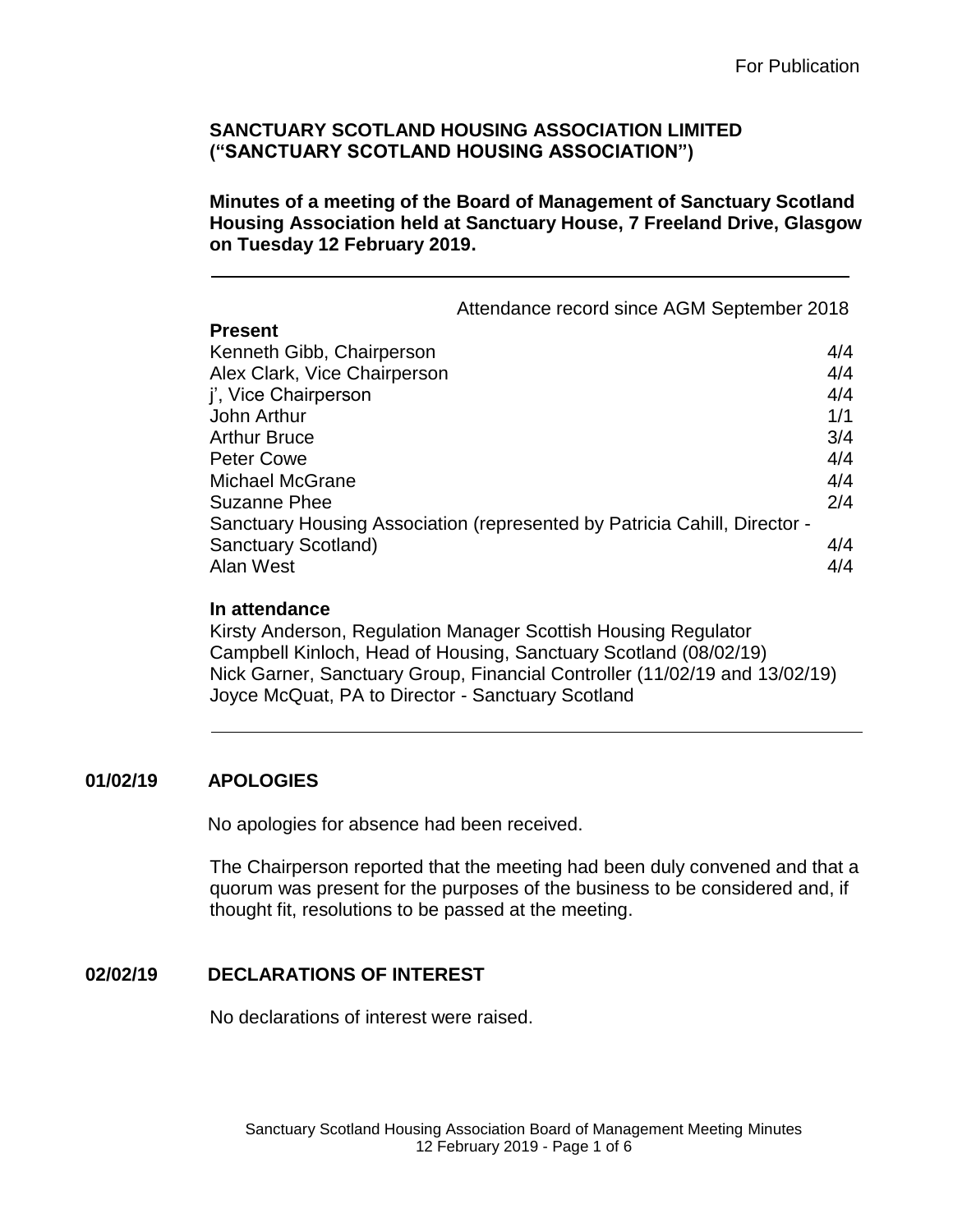## **03/02/19 APPROVAL OF MINUTES OF THE BOARD OF MANAGEMENT MEETING HELD ON 11 DECEMBER 2018**

Decision: The Board of Management approved the minutes of the meeting held on 11 December 2018.

## **04/02/19 MATTERS ARISING FROM MINUTES OF THE BOARD OF MANAGEMENT MEETING HELD ON 11 DECEMBER 2018**

The Board of Management considered and noted the schedule of action points.

## **05/02/19 SCHEDULE OF ACTIONS AND DECISIONS OF SPECIAL COMMITTEES**

The Board of Management considered and noted a report submitting the schedule of actions and decisions of the North East Area Committee (NEAC) meeting held since the last meeting, including the appointment of the Chairperson of the NEAC.

## **06/02/19 ACTIONS SINCE LAST MEETING**

Decision: The Board of Management endorsed a decision taken since the last meeting relating to the approval of a new revolving credit facility and changes to the approved meeting schedule for 2019.

## **07/02/19 DIRECTOR'S REPORT**

The Board of Management received an update on operational and governance matters.

Decision: The Board of Management approved the appointment of two members to the North East Area Committee and Central Area Committee with immediate effect.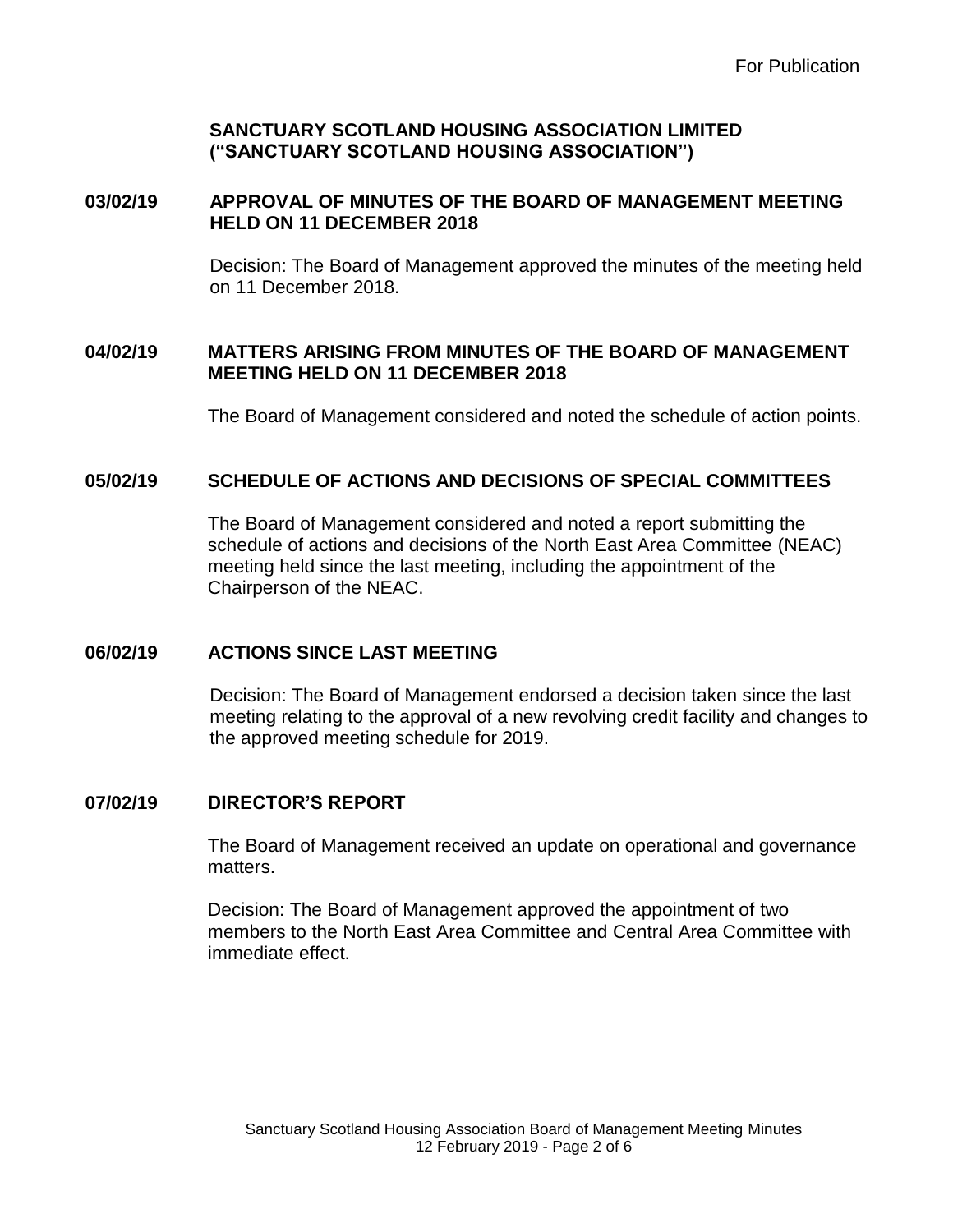## **08/02/19 OUTCOME OF CONSULTATION ON PROPOSED RENT INCREASES 2019/2020**

The Board of Management considered a report on the outcome of the consultation exercise carried out with tenants regarding the proposed rent increase for 2019/2020.

Decision: The Board of Management requested that a report be presented to the Area Committees on the follow up to responses from tenants.

The Board of Management agreed that further analysis was required on the future of rent increases of Retail Price Index (RPI) plus 0.5 per cent, the sustainability of this going forward and how any changes would affect the 30 year Business Plan. It was agreed that this would be included on future agendas of the Board of Management sessions in 2019.

The Board of Management noted the outcome of the consultation exercise carried out with tenants and interested parties on the proposed rent increase for 2019/2020 and approved:

- (a) rent levels for stock in the Priesthill new build (Orlit replacement only) and West Central Pollok (Bellway) estates be increased by 3.2 per cent from the relevant increase date in July 2019;
- (b) rent levels for all other properties (residential properties) be increased by 3.7 per cent from the relevant increase dates in July 2019;
- (c) rent levels for garage lock ups are frozen for 2019/2020 in order to stimulate demand for garages;
- (d) that the rent harmonisation process continues for affected properties in Cumbernauld and Aberdeen, however, this can no longer be cost neural as these projects draw to an end;
- (e) service charges, including supported housing developments, be set at levels which ensure that the projected service charge costs for these properties are recovered; and
- (f) the monetary multiplier for Housing Association Grant fund and other similar developments be increased by 3.7 per cent to £50.15 per annum.

## **09/02/19 ANNUAL RENT INCREASE FOR MID MARKET RENT PROPERTIES**

The Board of Management considered a report seeking approval for rent increases to the mid market rent properties from 1 July 2019.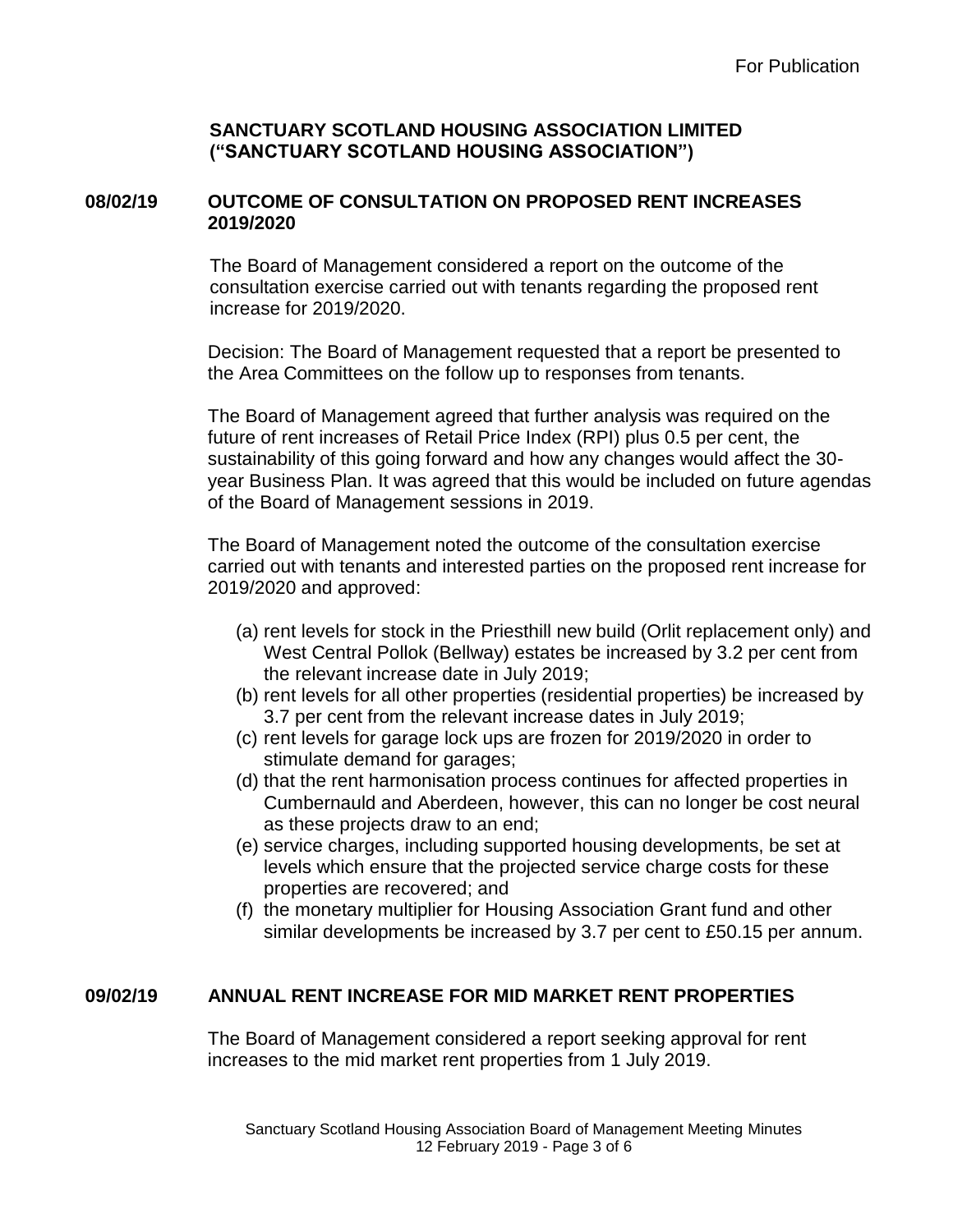Decision: Subject to approval from Sanctuary Homes (Scotland) Limited, the Board of Management approved the rent levels and charges from 1 July 2019 as: one, two and three bedroom properties at Craiginches to remain at the same levels of £469, £598 and £721 respectively; two bedroom properties at Anderston be increased to £533.64; one, two and three bedroom properties at Ellerslie Road be increased to £418.69, £528.64 and £622.03 respectively; and two bedroom properties at Old Gartcosh Road be increased to £450.14.

## **10/02/19 REVIEW OF FACTORING MANAGEMENT FEES**

The Board of Management considered a report seeking approval to the increase in the factoring management fee for the financial year 2019/2020.

Decision: The Board of Management approved increases in the management fee for factored properties for the 2019/2020 financial year as: 3.04 per cent to the Cumbernauld low rise; 3.7 per cent to Cumbernauld new build; 3.7 per cent to the Aberdeen; and 3.7 per cent to the Anderston.

# **11/02/19 BUDGET 2019/2020**

The Board of Management considered a report submitting the budget for 2019/2020.

The Board of Management discussed that RPI had not been confirmed at the time of producing the 2019/2020 and as such, rental increases were assumed at 3.8 per cent and that rental income increases had since been confirmed as 3.7 per cent, and so the 2019/2020 budget would be amended accordingly.

The Board of Management discussed the key elements of the budget, which included the main factors and assumptions on which it was based. The Board of Management discussed operating costs, mid market rent, supported housing accommodation, factored properties and property services costs.

Decision: The Board of Management approved the budget for 2019/2020, subject to the increases in rental income being amended to 3.7 per cent and the Financial Controller providing further detail on the overheads budget and professional and legal fees.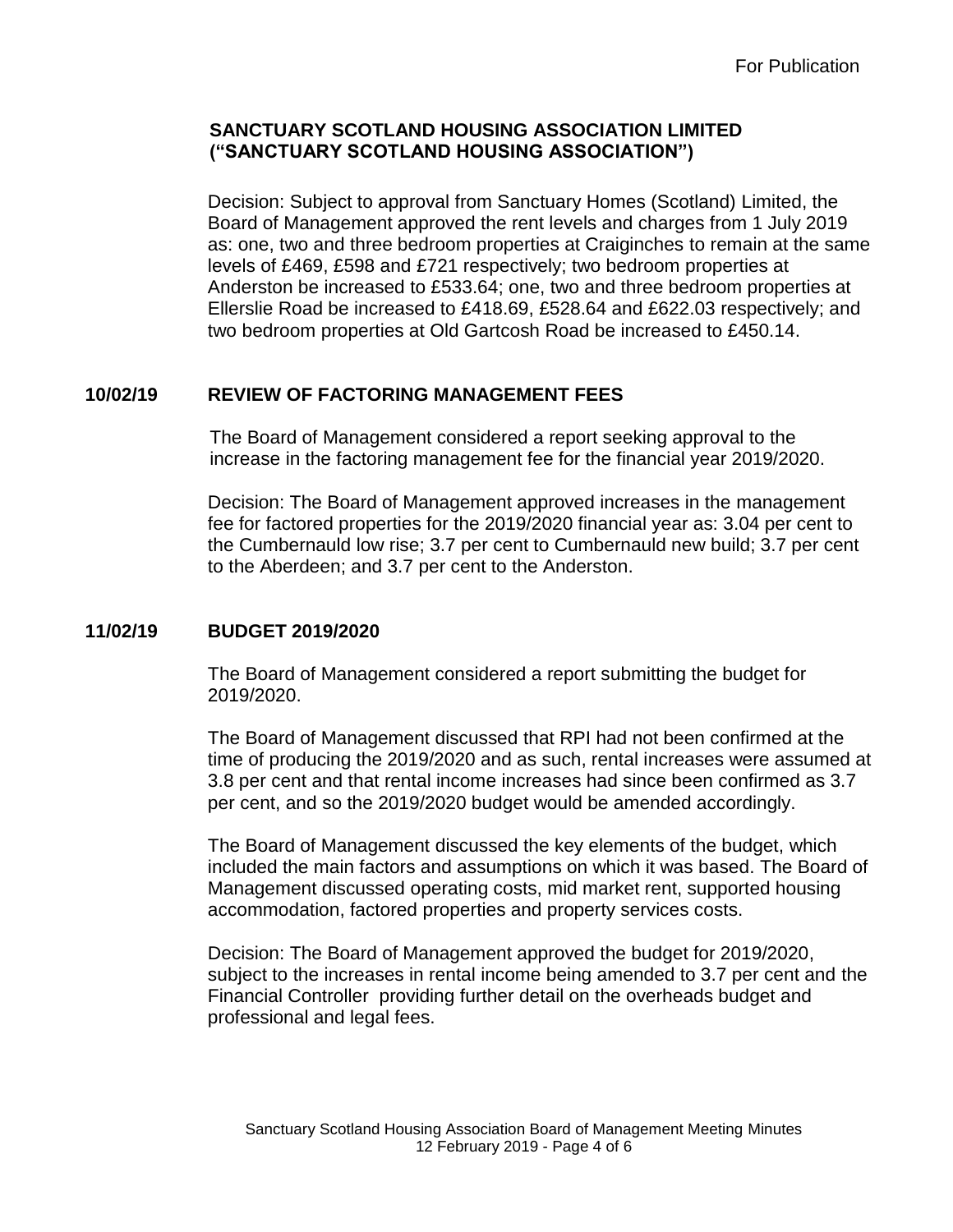#### **12/02/19 OPERATIONAL PERFORMANCE**

The Board of Management considered a report providing information on Sanctuary Scotland Housing Association's operational performance to the end of December 2018.

The Board of Management noted that a third party satisfaction survey had commenced on 7 January 2019, with the outcome due by the end of March 2019.

### **13/02/19 FINANCIAL PERFORMANCE**

The Board of Management considered and discussed the financial performance of Sanctuary Scotland Housing Association for period nine, ended 30 December 2018.

### **14/02/19 DEVELOPMENT UPDATE**

The Board of Management considered and discussed a report providing an update on the Sanctuary Group (the Group) Affordable Housing Programme in Scotland.

## **15/02/19 HEALTH, SAFETY AND COMPLIANCE**

The Board of Management noted a report providing an update on the development, promotion and implementation of health and safety matters across Sanctuary Scotland Housing Association.

#### **16/02/19 BOARD MINUTES**

The Board of Management noted a report submitting an extract of the minutes of the Group Board meeting held in November 2018.

## **17/02/19 RISKS REVIEW**

The Board of Management noted that a formal review of the risk map would be presented to the next meeting. It was suggested that the level of risk in relation to Universal Credit should be considered given the number of cases and the

Sanctuary Scotland Housing Association Board of Management Meeting Minutes 12 February 2019 - Page 5 of 6